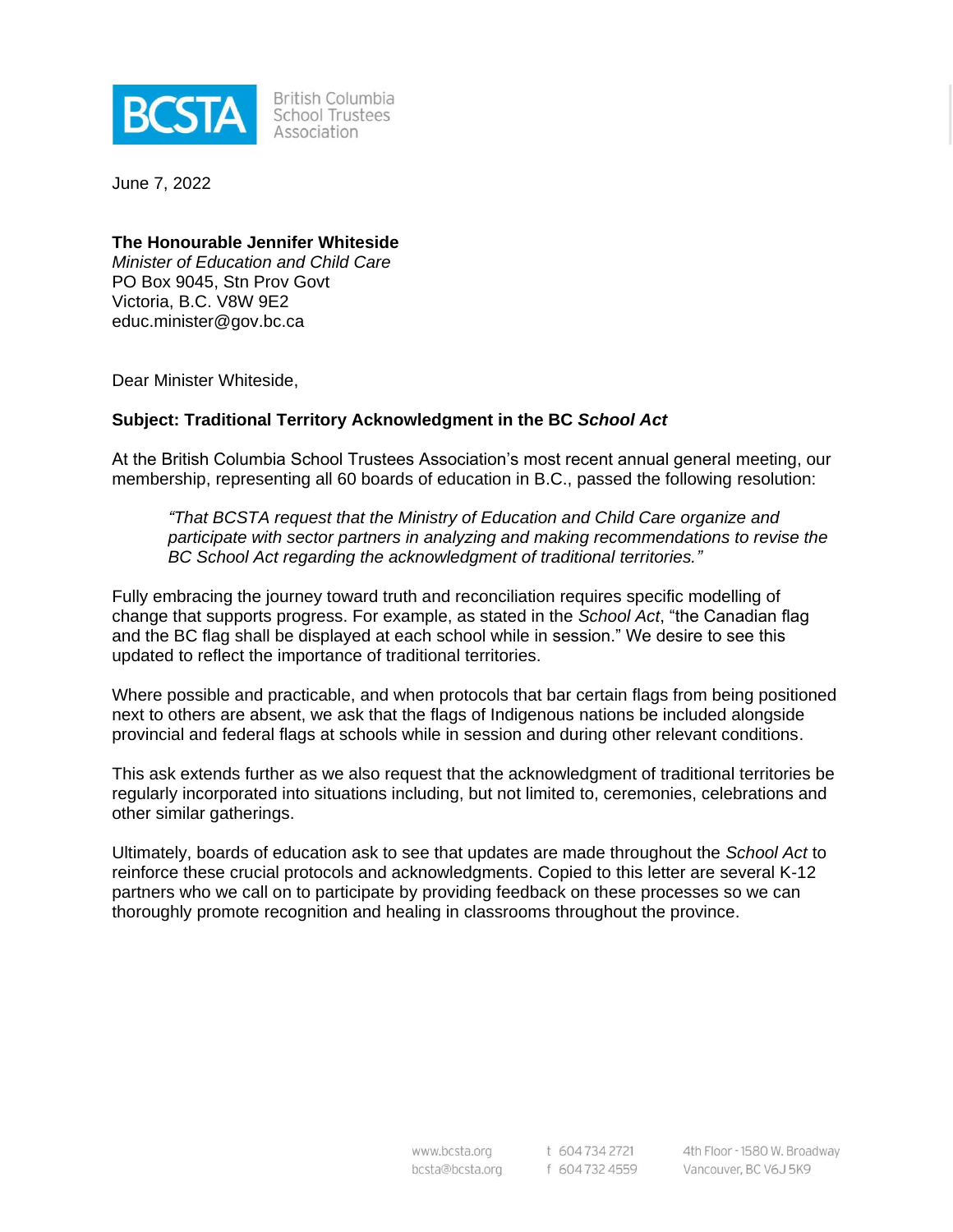

Thank you for hearing the voice of boards of education and considering this request as we work toward truth and reconciliation together. I look forward to discussing this with you further as we explore the changes we can make to support this vital work that serves Indigenous peoples.

Sincerely,

awyn il

**Carolyn Broady** *President* British Columbia School Trustees Association

Motion: A20222

Enclosure: Original motion rationale

CC: Christina Zacharuk, Deputy Minister, Ministry of Education and Child Care Tyrone McNeil, President, First Nations Education Steering Committee Deborah Jeffrey, Executive Director, First Nations Education Steering Committee Ray Velestuk, President, BC Association of School Business Officials Allan Reed, Executive Director, BC Association of School Business Officials Chris Schultz-Lorentzen, President, BC Confederation of Parent Advisory Councils John Gaiptman, CEO, BC Confederation of Parent Advisory Councils Darren Danyluk, President, BC Principals' & Vice-Principals' Association Kevin Reimer, Executive Director, BC Principals' & Vice-Principals' Association Teresa Downs, President, BC School Superintendents Association Claire Guy, Executive Director, BC School Superintendents Association Teri Mooring, President, BC Teachers' Federation BCSTA member boards of education Suzanne Hoffman, CEO, BCSTA BCSTA Board of Directors